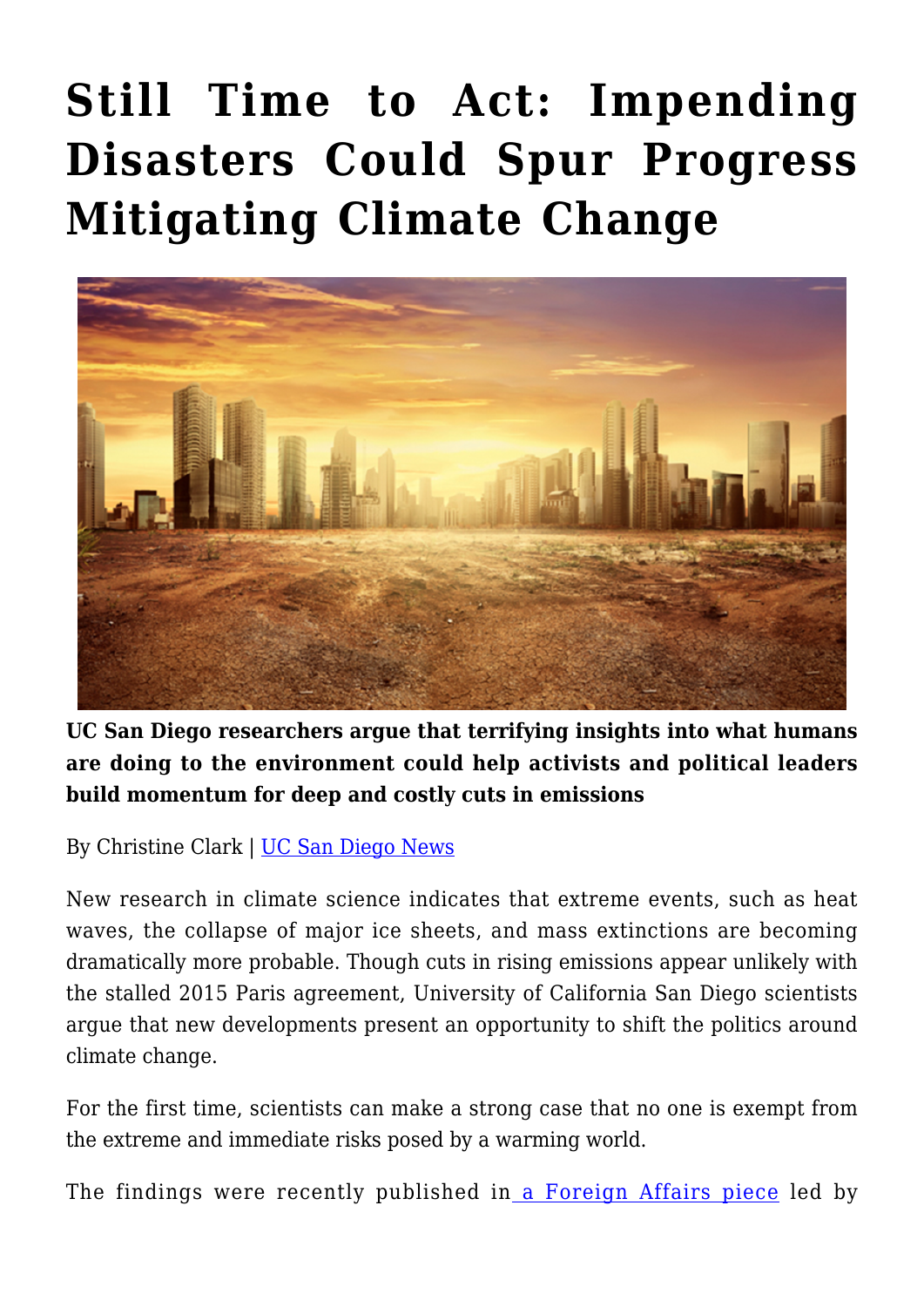Veerabhadran Ramanathan, professor of climate and atmospheric sciences at Scripps Institution of Oceanography, and co-authored with David Victor, a professor of political science at UC San Diego's School of Global Policy and Strategy (GPS) and director of the [Laboratory on International Law and](http://ilar.ucsd.edu) [Regulation](http://ilar.ucsd.edu). They collaborated with Pontifical Academy of Sciences and Social Sciences members Msgr. Marcelo Sanchez Sorondo, Partha Dasgupta, and Joachim von Braun.

In the article, the authors outline a variety of grim impacts scientists predict climate change will have on human health and food supply in the near future. But this does represent an opportunity: These same consequences from climate change on developing economies may give rise to the political capital needed to make deep cuts in carbon emissions.

## **Wealthier economies feeling the heat**

Scientists long believed that because wealthier societies had the resources to adapt to a warmer world, that poor countries would suffer more, even though the wealthiest one billion people around the world are responsible for more than 50 percent of emissions. However, Ramanathan and Victor point out that new studies show that the rich are far more exposed than anyone realized—especially to deadly heat.

"Massive fires in Sonoma and Napa, the richest wine-growing areas in the United States, may have a larger political impact than distant crises—just as heat waves in Japan and super-fires in Europe are having a political impact there," the authors noted.

The opinion piece originated in a meeting organized in November 2017 at the Vatican by the Pontifical Academy of Sciences by Ramanathan, Sanchez Sorondo from the Vatican, and Dasgupta of Cambridge University. [A declaration](http://www.pas.va/content/accademia/en/events/2017/health/declaration.html) from the event urging governments and other stakeholders to take the scalable and practical solutions was signed by several Nobel laureates, the late physicist Stephen Hawking, California Gov. Jerry Brown, Rep. Scott Peters, and mayors of several major European cities.

## **A hot planet is bad for human health**

Today, scientists can also more clearly convey the rising risk of extreme events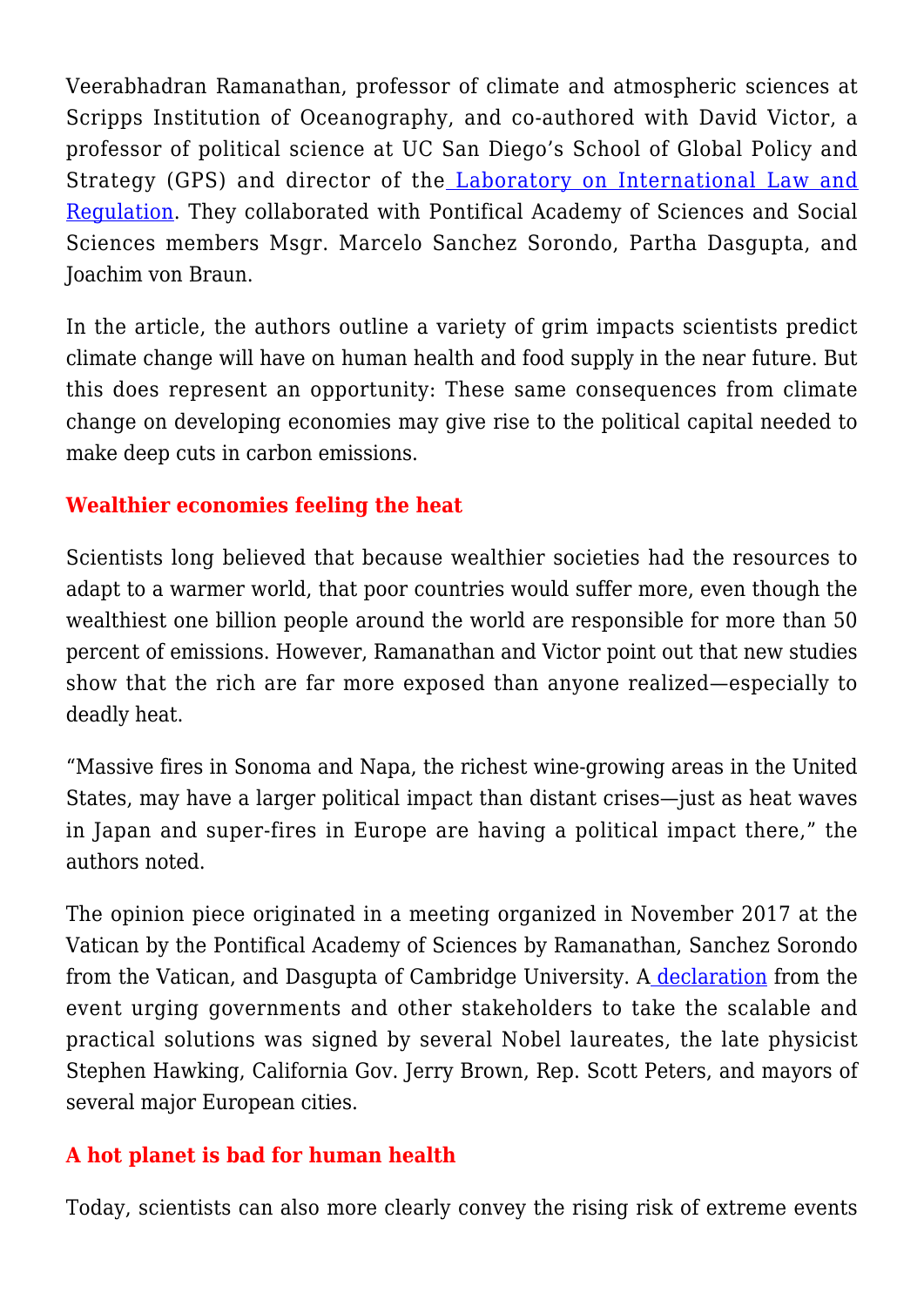that will have major consequences for human welfare. For example, researchers forecast that beyond 2050, as much as 44 percent of the planet's land areas will be exposed to drying. This will lead to severe drought conditions throughout southern Europe, North America, much of southeast Asia, and most of the Amazon—affecting about 1.4 billion people. There is also a heightened risk of more extreme rainfall which will expose an additional two billion people to floods.

If realized, these disastrous predictions will have major impacts on human health in a variety of ways.

"Beyond 2050, there is a 50-percent probability that about half of the world's population will be subject to mean temperatures in the summer that are hotter than the hottest summer on record unless the world takes immediate and largescale action," the authors wrote. "In the most highly populated regions of the world, by the end of the century, there are 10- to 30-percent chances of heat waves greater than 130 degrees Fahrenheit."

They added that heat and droughts threaten regions that produce much of the world's food. Food prices are expected to rise 23 percent by 2030, making food markets more volatile, and under heat stress, the nutritious content of food crops is declining.

"Extreme weather disasters also have negative impacts on mental health. When heat is over 130 degrees, whole societies can come unglued," the authors wrote.

And, to make matters worse, diseases transmitted by mosquitoes and other insects, such as malaria and dengue fever, seem likely to proliferate as the habitats of mosquitoes expand, thanks to climate change, indicating the worst is yet to come.

## **A silver linings playbook**

Victor and Ramanathan urge, however, that there's still time to act and the scientific community can lead the effort: "To communicate these new findings, scientists also need to think about how they influence society, in particular, they should build new partnerships with groups that shape how societies frame justice and morality, including religious institutions."

In the years to come, it is expected that more than half of the population may be